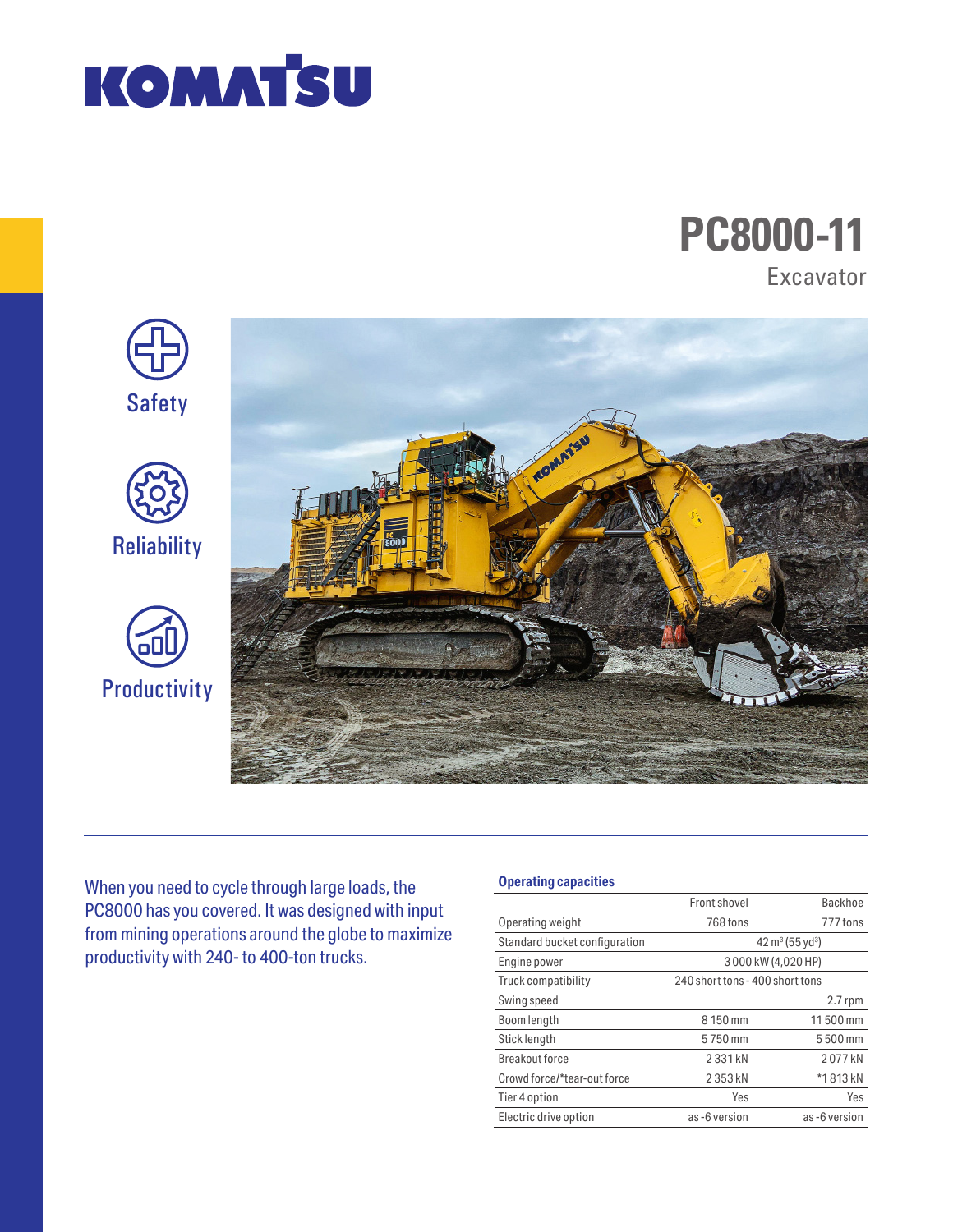## **PC8000-11** General specification

#### **Hydraulic system**

| The power train consists of two main drives. Each of the two gearboxes drives four<br>identical main pumps which draw hydraulic oil from an unpressurized hydraulic<br>tank. Open circuit hydraulics provide maximum cooling and filtering efficiency. |                               |
|--------------------------------------------------------------------------------------------------------------------------------------------------------------------------------------------------------------------------------------------------------|-------------------------------|
| Main hydraulic pumps                                                                                                                                                                                                                                   | 8 identical swash plate pumps |
| Main hydraulic flow per pump                                                                                                                                                                                                                           | 1035 L/min (273 qpm)          |
| Hydraulic pressure (all circuits)                                                                                                                                                                                                                      | 310 bar (4,495 psi)           |
| Swing flow rate                                                                                                                                                                                                                                        | 2070 L/min (547 qpm)          |
| High pressure screens                                                                                                                                                                                                                                  | 200 microns                   |
| Flow description                                                                                                                                                                                                                                       |                               |

The four-circuit systems feature a load-limiting governor with oil delivery summation to the working circuits and incorporates pressure cut-off control. Hydropilot prioritizes hydraulic flow giving smooth hydraulic response, simple hydraulic system layout, and a reduced number of components. The hydraulic system includes large swing-out vertical air-to-oil hydraulic coolers with temperature-regulated hydraulically driven fans.

#### **Diesel drive**

| Model (Tier 4)             | 2x Komatsu SDA16V160E-3                 |
|----------------------------|-----------------------------------------|
| Type                       | 4-cycle, water-cooled, direct injection |
| Aspiration                 | Turbocharged and aftercooled            |
| Number of cylinders        | 16                                      |
| Engines amount             | $\mathcal{P}$                           |
| Rate power per engine      | 2010 HP (1,500 kW) @ 1800 rpm           |
| Governor                   | All-speed, electronic                   |
| DEF tank capacity (tier 4) | 2 x 592.4 L (2 x 156.5 gal)             |

#### **Electric drive**

| Type                   | Asynchronous motor    |
|------------------------|-----------------------|
| Availability-11        | Not available         |
| Engines amount         |                       |
| Rated power per engine | 1970 HP (1,448.93 kW) |
| Voltage                | 6000-7200V            |
| Amperage (approx.)     | 2 x 155 A-2 x 128 A   |
| Frequency standard     | 60 Hz @ 1800 rpm      |
| Frequency option       | 50 Hz @ 1500 rpm      |
|                        |                       |

#### **Electric system**

| System                              | 24 V                                                                  |
|-------------------------------------|-----------------------------------------------------------------------|
| <b>Batteries</b>                    | 8x12V                                                                 |
| Alternator                          | 2x140 A                                                               |
| Standard working lights<br>(amount) | 14 LED lights                                                         |
| Standard service lights             | Throughout the platform including<br>emergency egresses and stairways |

#### **Undercarriage**

| Track adjustment                   | Automatic hydraulic type |
|------------------------------------|--------------------------|
| Number of track shoes each side    | 49                       |
| Number of top rollers each side    |                          |
| Number of bottom rollers each side |                          |

#### **Travel and brake systems**

| Gradeability       | Up to 50%         |
|--------------------|-------------------|
| Travel speed (max) | 2.4 kph (1.5 mph) |
| Service brake      | Hydraulic brake   |
| Parking brake      | Multiple brake    |

#### **Swing system**

| Hydraulic motors and swing gears | 3               |
|----------------------------------|-----------------|
| Swing brake, dynamic             | Hydraulic brake |
| Swing brake, parking             | Multiple-disc   |
| Swing ring teeth                 | External        |
| Swing speed (max)                | $2.7$ rpm       |

#### **Automatic lubrication system**

#### **Description**

Three hydraulically powered Lincoln single line automatic lubrication systems are provided as standard, complete with time and volume variable controls. The two central lubrication circuits and open gear grease circuit are supplied by identical pump assemblies from refillable containers which have a capacity of 1x 600 and 1x 300 L (total 238 gal). Replenishment of the containers is through the Wiggins connections on the service arm.

#### **Environment**

| Hand-lever (ISO 5349-1)                        | Lower than 2.5 m/s <sup>2</sup> |
|------------------------------------------------|---------------------------------|
| Whole body vibration and<br>shock (ISO 2631-1) | Below $0.5$ m/s <sup>2</sup>    |
| Greenhouse gas                                 | R134A                           |
| PC8000-11 D quantity of gas                    | $3.5 - 8.3$ kg                  |
| PC8000-11 D CO <sup>2</sup> equivalent         | 5.005-11.869t                   |
| PC8000-11 E quantity of gas                    | 7.2-12 kg                       |
| PC8000-11 E CO <sup>2</sup> equivalent         | 10.240-17.16t                   |

#### **Backhoe attachment**

| <b>Boom</b>           | 11 500 mm (37.7 ft.)   |
|-----------------------|------------------------|
| Stick                 | 5500 mm (18.0 ft.)     |
| Break-out force (ISO) | 2077 kN (466,928 lbf.) |
| Tear-out force (ISO)  | 1813 kN (407,579 lbf.) |
| Max cutting height    | 16 580 mm (54.4 ft.)   |
| Max dumping height    | 10 650 mm (34.9 ft.)   |
| Max digging depth     | 8640 mm (28.3 ft.)     |
| Max digging reach     | 21 190 mm (69.5 ft.)   |
| Max digging reach     | 5375 mm (17.6 ft.)     |



 $\frac{1}{2}$ 

#### **Backhoe**

| Bucket capacity | 42.0 $m^3$ (55 yd <sup>3</sup> )                   |
|-----------------|----------------------------------------------------|
| Wear package    | Standard                                           |
| Density         | $1.8$ t/m <sup>3</sup> (3,050 lb/yd <sup>3</sup> ) |

#### **Front shovel attachment**

| Boom                  | 8 150 mm (26.7 ft.)     |
|-----------------------|-------------------------|
| <b>Stick</b>          | 5750 mm (18.9 ft.)      |
| Break-out force (ISO) | 2 331 kN (524,030 lbf.) |
| Crowd force (ISO)     | 2 353 kN (528,975 lbf.) |
| Max cutting height    | 21 090 mm (69.2 ft.)    |
| Max dumping height    | 13 690 mm (44.9 ft.)    |
| Max digging depth     | 3 160 mm (10.4 ft.)     |
| Max digging reach     | 18 030 mm (59.2 ft.)    |
| Max digging reach     | 4 556 mm (14.9 ft.)     |

| <b>Front shovel</b> |                                                    |
|---------------------|----------------------------------------------------|
| Bucket capacity     | 42.0 $\text{m}^3$ (55 yd <sup>3</sup> )            |
| Wear package        | Standard                                           |
| Density             | $1.8$ t/m <sup>3</sup> (3,050 lb/yd <sup>3</sup> ) |

#### **Bucket**

| Width                | 5 375 mm (17.6 ft.)           |
|----------------------|-------------------------------|
| Teeth                | 6                             |
| Wear package         | Standard, light               |
| <b>GET</b> system    | Hensley XS 804                |
|                      | (*further systems on request) |
| Max material density | $1.8 t/m3 (3.034 lb/vd3)$     |

#### **Bucket**

| Width                | 4575 mm (15.0 ft.)            |
|----------------------|-------------------------------|
| Teeth                | 6                             |
| Wear package         | Standard, light               |
| <b>GET</b> system    | Hensley XS 804*               |
|                      | *(further systems on request) |
| Max material density | $1.8 t/m3 (3.034 lb/vd3)$     |

#### **Operator cab**

| Damping pads (amount)        | Enclosed steel cab mounted on viscous pads                                                                    |
|------------------------------|---------------------------------------------------------------------------------------------------------------|
| <b>AC System</b>             | Air-condition unit                                                                                            |
| Suspension of seat           | Full suspension operator seat with belt                                                                       |
| Heating of seat              | Electrically heated                                                                                           |
| Seat belt                    | Trainer seat with belt                                                                                        |
| Adjustments of seat          | Multiple adjustments                                                                                          |
| Joystick controls            | Electro-hydraulic joystick controls                                                                           |
| Foot controls                | Foot control for shovel clam, crawler and swing brake                                                         |
| Radio version                | AM-FM radio with MP3 ready CD player and AUX in                                                               |
| Windshield washers           | 1 large parallel windshield wash wiper                                                                        |
| Windshield washer speed      | Two speeds and intermittent operation                                                                         |
| <b>Additional mirrors</b>    | 2 heated rear mirrors                                                                                         |
| Sun blinds                   | Internal and external                                                                                         |
| Roller blinds                | Standard on all windows (excluding rear door)                                                                 |
| Sliding window               | ESG escape window, VSG according to ECE R43                                                                   |
| Window tinting               | Parsol green                                                                                                  |
| Penetration proof windows    | Impact resistant front window (21 mm and tolerances)                                                          |
| Walkway                      | Walkway around the cab                                                                                        |
| <b>Engineering standards</b> | ISO 3449, ISO 6394, ISO 10263-4<br>TL: EN474-1, EN 474-5, DIN 15018,<br>BR2-S DIN EN 1063, ECE R43, ISO 10262 |
|                              |                                                                                                               |

#### **Komtrax plus**

| ľ | ___ |  |  |
|---|-----|--|--|
|   |     |  |  |

### **Description**

Version Komtrax Plus 2

The KOMTRAX Plus monitoring system is designed for Komatsu mining equipment to provide real time and stored information about the operating status of the machine. Fault messages are immediately available to the operator via a digital display and in the event of critical malfunctions the engine is also shut down. The digital storage provides failure summary and analysis, which can be down loaded by laptop computer. This data will assist in predicting or reduction downtime. Optionally available is Orbcomm satellite transmission (check for availability in your territory). Argus PLM ready Yes

#### **Capacities**

| Hydraulic oil tank         | 7750 L (2,047 US gal)   |
|----------------------------|-------------------------|
| Hydraulic system           | 11 500 L (3,038 US gal) |
| Fuel                       | 13 925 L (3,679 US gal) |
| Engine coolant             | 860 L (227 US gal)      |
| Engine oil                 | 580 L (153 US gal)      |
| Lubrication system (total) | 900 L (238 US gal)      |
|                            |                         |